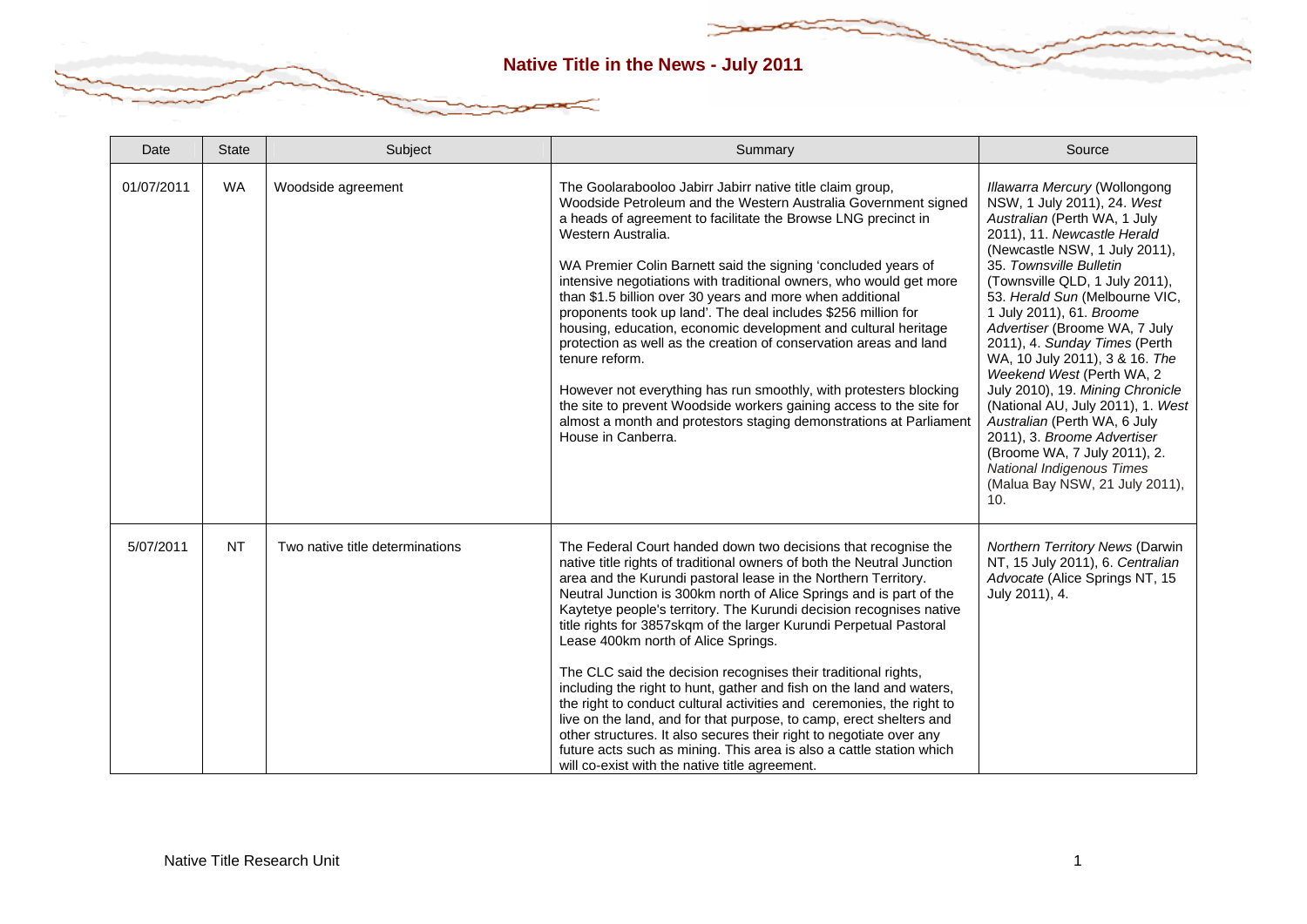| Date       | <b>State</b> | Subject                                           | Summary                                                                                                                                                                                                                                                                                                                                                                                                                                                                                                                                                                                                                                                                                                                                                                                                                                                                                                                                                                                                                                                                                                                                               | Source                                                                                                                                                                                                                                                                                                                                                                                                                                                                                                                                                                                                                                                                                              |
|------------|--------------|---------------------------------------------------|-------------------------------------------------------------------------------------------------------------------------------------------------------------------------------------------------------------------------------------------------------------------------------------------------------------------------------------------------------------------------------------------------------------------------------------------------------------------------------------------------------------------------------------------------------------------------------------------------------------------------------------------------------------------------------------------------------------------------------------------------------------------------------------------------------------------------------------------------------------------------------------------------------------------------------------------------------------------------------------------------------------------------------------------------------------------------------------------------------------------------------------------------------|-----------------------------------------------------------------------------------------------------------------------------------------------------------------------------------------------------------------------------------------------------------------------------------------------------------------------------------------------------------------------------------------------------------------------------------------------------------------------------------------------------------------------------------------------------------------------------------------------------------------------------------------------------------------------------------------------------|
| 05/07/2011 | QLD          | Quandamooka native title determination            | The Federal Court ratified three native title agreements at a special<br>sitting at a special sitting in Dunwich Community Hall on North<br>Stradbroke Island QLD, 4 July 2011. Justice John Dowsett made the<br>rulings, recognising the Quandamooka peoples land rights over<br>more than 98 per cent of Stradbroke Island.<br>Under the determination, native title holders will have exclusive use<br>of 2264ha of land and non-exclusive rights to another 22,639ha and<br>29,505ha in the Moreton Bay Marine Park. The ruling gives the<br>Quandomooka people permanent involvement in managing national<br>parks and a share in mining royalties until sandmining ends on the<br>island in 2025. Ian Delany, who was the sole native title applicant,<br>admitted he had struggled to balance widely differing community<br>views but said sticking together was key. 'I have faith in the younger<br>group  it's their job to steer the community in the right directions,'<br>he said.<br>For more information on the determination visit the National Native<br>Title Tribunal website: Quandamooka People's native title<br>determination. | Courier Mail (Brisbane QLD, 5<br>July 2011), 12. Daily News<br>Tweed Heads (Tweed Heads<br>NSW, 5 July 2011), 12.<br>Queensland Times (Ipswich<br>QLD, 5 July 2011), 14. Advocate,<br>(Coffs Harbour NSW, 5 July<br>2011), 13. Morning Bulletin<br>(Rockhampton QLD, 5 July<br>2011), 12. Daily Advertiser<br>(Wagga Wagga NSW, 5 July<br>2011), 9. Kalgoorlie Miner<br>(Kalgoorlie WA, 5 July 2011), 4.<br>Bayside Bulletin (Brisbane QLD,<br>5 July 2011), 1. National<br>Indigenous Times (Malua Bay<br>NSW, 7 July 2011), 28. Redland<br>Times, (Brisbane, 8 July 2011),<br>1. Redland Times (Brisbane<br>QLD, 8 July 2011), 5. North West<br>Telegraph (South Hedland WA,<br>13 July 2011), 6. |
| 06/07/2011 | AU           | Native title guide for local government           | The National Native Title Tribunal and Australian Local Government<br>Association (ALGA) launched 'Developing Indigenous land use<br>agreements: A guide for local government'. The guide is focused on<br>Indigenous land use agreements (ILUAs), as they are primarily used<br>by local governments to ensure that their actions in relation to land<br>use that affect native title are done validly under the Native Title Act.<br>Click here to download the Developing Indigenous land use<br>agreements: A guide for local government                                                                                                                                                                                                                                                                                                                                                                                                                                                                                                                                                                                                          | Torres News (Thursday Island<br>QLD, 6 July 2011), 22.                                                                                                                                                                                                                                                                                                                                                                                                                                                                                                                                                                                                                                              |
| 9/07/2011  | <b>WA</b>    | Fortescue Metals Group refuse to pay<br>royalties | Fortescue Metals Group (FMG) has attempted to make an<br>agreement with the Yindjibarndi Aboriginal Corporation since 2007<br>to develop its Solomon Hub project, about 200km south of                                                                                                                                                                                                                                                                                                                                                                                                                                                                                                                                                                                                                                                                                                                                                                                                                                                                                                                                                                | <b>National Indigenous Times</b><br>(Malua Bay NSW, 21 July 2011),<br>15. North West Telegraph (South                                                                                                                                                                                                                                                                                                                                                                                                                                                                                                                                                                                               |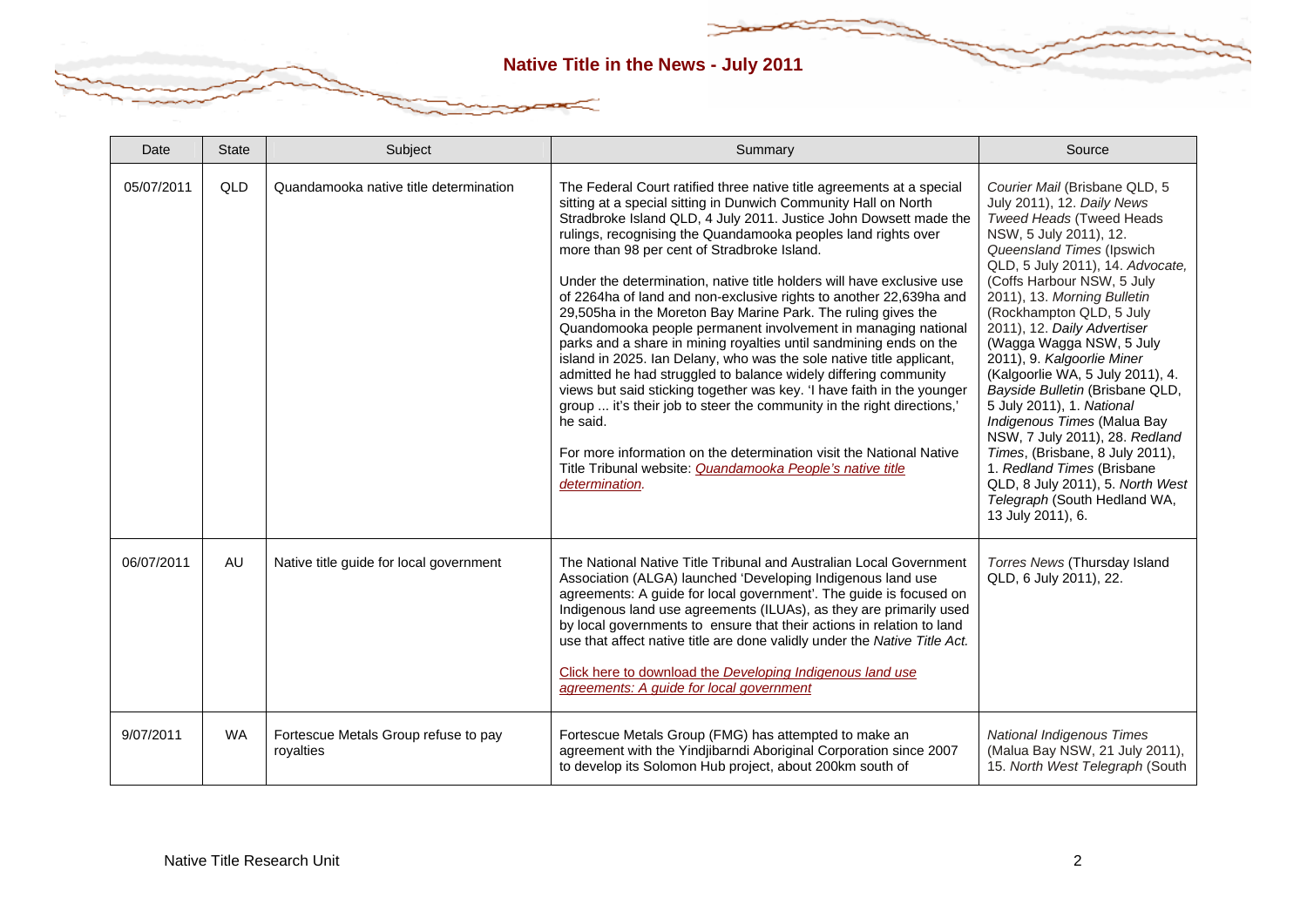| Date       | <b>State</b> | Subject                                | Summary                                                                                                                                                                                                                                                                                                                                                                                                                                                                                                                                                                                                                                                                                                                                                                                                                                                                                                                                                                                                                                                                                                                                                                                                                                                                                          | Source                                                                                                                                                                                                                                                                                                                                                           |
|------------|--------------|----------------------------------------|--------------------------------------------------------------------------------------------------------------------------------------------------------------------------------------------------------------------------------------------------------------------------------------------------------------------------------------------------------------------------------------------------------------------------------------------------------------------------------------------------------------------------------------------------------------------------------------------------------------------------------------------------------------------------------------------------------------------------------------------------------------------------------------------------------------------------------------------------------------------------------------------------------------------------------------------------------------------------------------------------------------------------------------------------------------------------------------------------------------------------------------------------------------------------------------------------------------------------------------------------------------------------------------------------|------------------------------------------------------------------------------------------------------------------------------------------------------------------------------------------------------------------------------------------------------------------------------------------------------------------------------------------------------------------|
|            |              |                                        | Roebourne. FMG has offered Yindjibarndi traditional owners a<br>\$500,000 signing fee, \$4 million a year in cash and up to \$6.5<br>million a year in housing, jobs, training and business opportunities.<br>In return, Fortescue will get land access for all future mining activity<br>including an expansion of its Solomon Hub mine, where an<br>estimated \$280 billion worth of iron ore can be extracted over 40<br>years.<br>However, the Yindjibarndi Aboriginal Corporation (YAC) is trying to<br>negotiate a minimum 2.5 per cent of royalties. YAC Chief Executive<br>Michael Woodley criticised FMG stating that 'the only way to fix up<br>some of our social problems, is to insist that these companies pay a<br>fair deal'. Mr Woodley has said that the FMG offer is inadequate for<br>loss of country.<br>With negotiations at a standstill the Wirlu-Murra Yindjibarndi<br>Aboriginal Corporation, which supports Mr Forrest's offer, was<br>formed and in March 2011 called a meeting in an effort to take over<br>from YAC and finalise an agreement. Wirlu-Murra has launched a<br>Supreme Court bid to have an administrator appointed to YAC. For<br>more information see ABC's 4 Corners program website:<br>http://www.abc.net.au/4corners/content/2011/s3270263.htm | Hedland WA, 27 July 2011), 10.<br>Newcastle Herald (Newcastle<br>NSW, 27 July 2011), 35.<br>Canberra Times (Canberra ACT,<br>27 July 2011), 13. Pilbara News<br>(Pilbara WA, 27 July 2011), 7.<br>Border Mail (Albury Wodonga<br>VIC, 27 July 2011), 23. Daily<br>Mercury (Mackay QLD, 30 July<br>2011), 19. Bowen Independent<br>(Bowen QLD, 29 July 2011), 11. |
| 13/07/2011 | <b>NT</b>    | New council bid a 'land grab'          | The Aboriginal Land Commissioner, Justice Olney attended a<br>meeting in Katherine NT to hear evidence about the Jawoyn<br>Association's proposal to create a breakaway Katherine Land<br>Council. Northern Land Council Chief Executive Officer, Kim Hill told<br>the meeting that the Jawoyn Association proposal was little more<br>than a 'land grab'. 'They want to take over control of almost 80 per<br>cent of the Northern Land Council's region and clearly did not have<br>the support for such an ambitious takeover attempt,' he said.                                                                                                                                                                                                                                                                                                                                                                                                                                                                                                                                                                                                                                                                                                                                              | Northern Territory News (Darwin<br>NT, 13 Jul7 2011), 3. National<br>Indigenous Times (Malua Bay<br>NSW, 21 July 2011), 12.                                                                                                                                                                                                                                      |
| 20/07/2011 | <b>WA</b>    | No agreement for Rio Tinto's pipe plan | Rio Tinto has requested the Jidi Jidi Aboriginal Corporation, which<br>manages 50,000sqkm of land for the Nharnuwangga, Wajarri and<br>Ngarlawangga traditional owners, for help with heritage surveys to<br>ascertain whether a pipeline could be installed without affecting any<br>Aboriginal sites. A Rio Tinto spokesman said Jidi Jidi refused due to                                                                                                                                                                                                                                                                                                                                                                                                                                                                                                                                                                                                                                                                                                                                                                                                                                                                                                                                      | Pilbara News (Pilbara WA, 20<br>July 2011), 20.                                                                                                                                                                                                                                                                                                                  |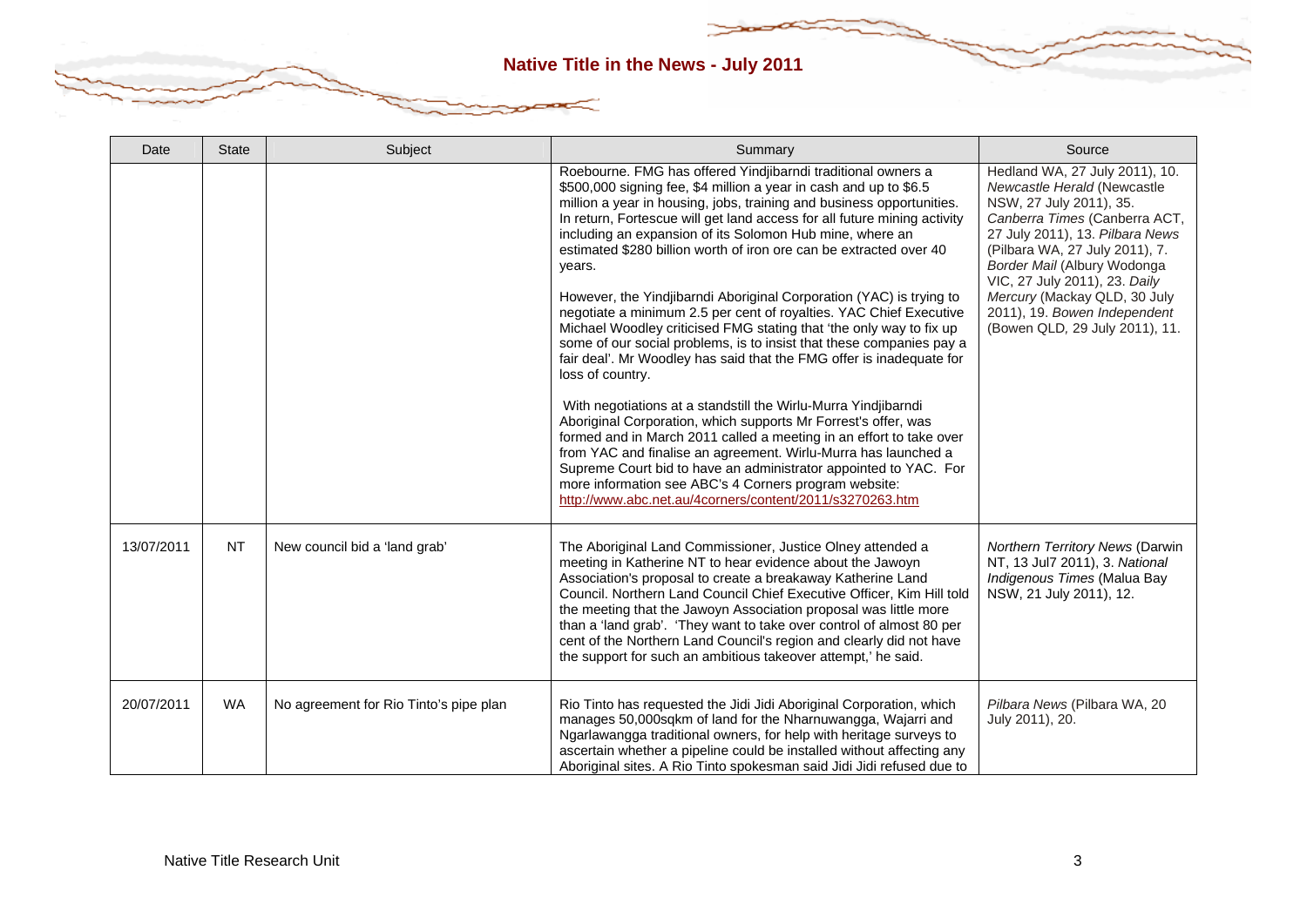| Date       | <b>State</b> | Subject                                                             | Summary                                                                                                                                                                                                                                                                                                                                                                                                                                                                                                                                                                                                                                                                                                                                                                                                                                                                                                                                                                                                                                                                                                                                                                                                                                                                                                                                                                                                                                                                                                                                                                   | Source                                                                                                                                                                                                                                                                                                                                                                                                                                                                                                                                                                                                                                                            |
|------------|--------------|---------------------------------------------------------------------|---------------------------------------------------------------------------------------------------------------------------------------------------------------------------------------------------------------------------------------------------------------------------------------------------------------------------------------------------------------------------------------------------------------------------------------------------------------------------------------------------------------------------------------------------------------------------------------------------------------------------------------------------------------------------------------------------------------------------------------------------------------------------------------------------------------------------------------------------------------------------------------------------------------------------------------------------------------------------------------------------------------------------------------------------------------------------------------------------------------------------------------------------------------------------------------------------------------------------------------------------------------------------------------------------------------------------------------------------------------------------------------------------------------------------------------------------------------------------------------------------------------------------------------------------------------------------|-------------------------------------------------------------------------------------------------------------------------------------------------------------------------------------------------------------------------------------------------------------------------------------------------------------------------------------------------------------------------------------------------------------------------------------------------------------------------------------------------------------------------------------------------------------------------------------------------------------------------------------------------------------------|
|            |              |                                                                     | Rio Tinto not agreeing to sign an Indigenous land use agreement<br>(ILUA), matching those signed with neighbouring traditional owners.<br>'Rio Tinto does not believe this narrow pipeline corridor - still only a<br>potential and relatively minor project -justifies the huge and<br>comprehensive mutual obligations' the spokesman said.<br>Traditional owner and Jidi Jidi native title manager Georgina Riley<br>said she expected Rio Tinto to sit down and come to a formal<br>agreement before it carried out any work. Ms Riley said Jidi Jidi had<br>the right to lodge a compensation claim in the Federal Court if Rio<br>Tinto proceeded. She also claimed the native title holders were<br>being bullied into accepting a pipeline that would divide their lands.                                                                                                                                                                                                                                                                                                                                                                                                                                                                                                                                                                                                                                                                                                                                                                                         |                                                                                                                                                                                                                                                                                                                                                                                                                                                                                                                                                                                                                                                                   |
| 25/07/2011 | <b>VIC</b>   | Native title recognised for Gunditimara and<br>Eastern Maar peoples | The Gunditjmara and Eastern Maar peoples have been recognised<br>as the native title holders for an area of their traditional country in<br>south-west Victoria. At a special sitting of the Federal Court in<br>Yambuk, Justice North made orders recognising the ongoing native<br>title rights of the Gunditimara and Eastern Maar peoples. The orders<br>were made by consent of all parties, including the Victorian and<br>Commonwealth Governments.<br>The determination was handed down at Yambuk Coastal Reserve,<br>an area of the coast close to Deen Maar Island (Lady Julia Percy<br>Island). The area, in which native title has been recognised, is along<br>the Shaw and Eumeralla rivers from Yambuk in the south to beyond<br>Lake Linlithgow in the north. For the Gunditjmara people, the<br>determination is the resolution of their native title applications, first<br>lodged in 1996. The native title of the Gunditjmara people was<br>recognised over most of their application area at Mt Eccles (Budj<br>Bim) National Park in March 2007. For the Eastern Maar people, the<br>determination is the first time they have been recognised as native<br>title holders.<br>Justice North said the day marked a special achievement for the<br>Gunditimara and Eastern Maar people. 'By doing justice to the<br>Gunditimara and Eastern Maar people, the state, the<br>Commonwealth and the other respondents have taken a step to<br>right past wrongs and lay a basis for reconciliation between<br>Indigenous and non-Indigenous Australians'. | Portland Observer (Portland VIC,<br>25 July 2011), 3. Herald Sun<br>(Melbourne VIC, 27 July 2011),<br>22. Warrnambool Standard<br>(Warrnambool VIC, 28 July<br>2011), 3. Shepparton News<br>(Shepparton VIC, 2. Moyne<br>Gazette (Moyne VIC, 28 July<br>2011), 6. Herald Sun (Melbourne<br>VIC, 28 July 2011), 20. Bendigo<br>Advertiser (Bendigo VIC, 28 July<br>2011), 12. Kalgoorlie Miner<br>(Kalgoorlie WA, 28 July 2011), 4.<br>Illawarra Mercury (Wollongong<br>NSW, 28 July 2011), 5. The Age<br>(Melbourne Vic, 28 July 2011), 8.<br>July 2011), 13. The Standard<br>(Warrnambool VIC, 27 July<br>2011), 3. The Age (Melbourne<br>VIC, 27 July 2011), 6. |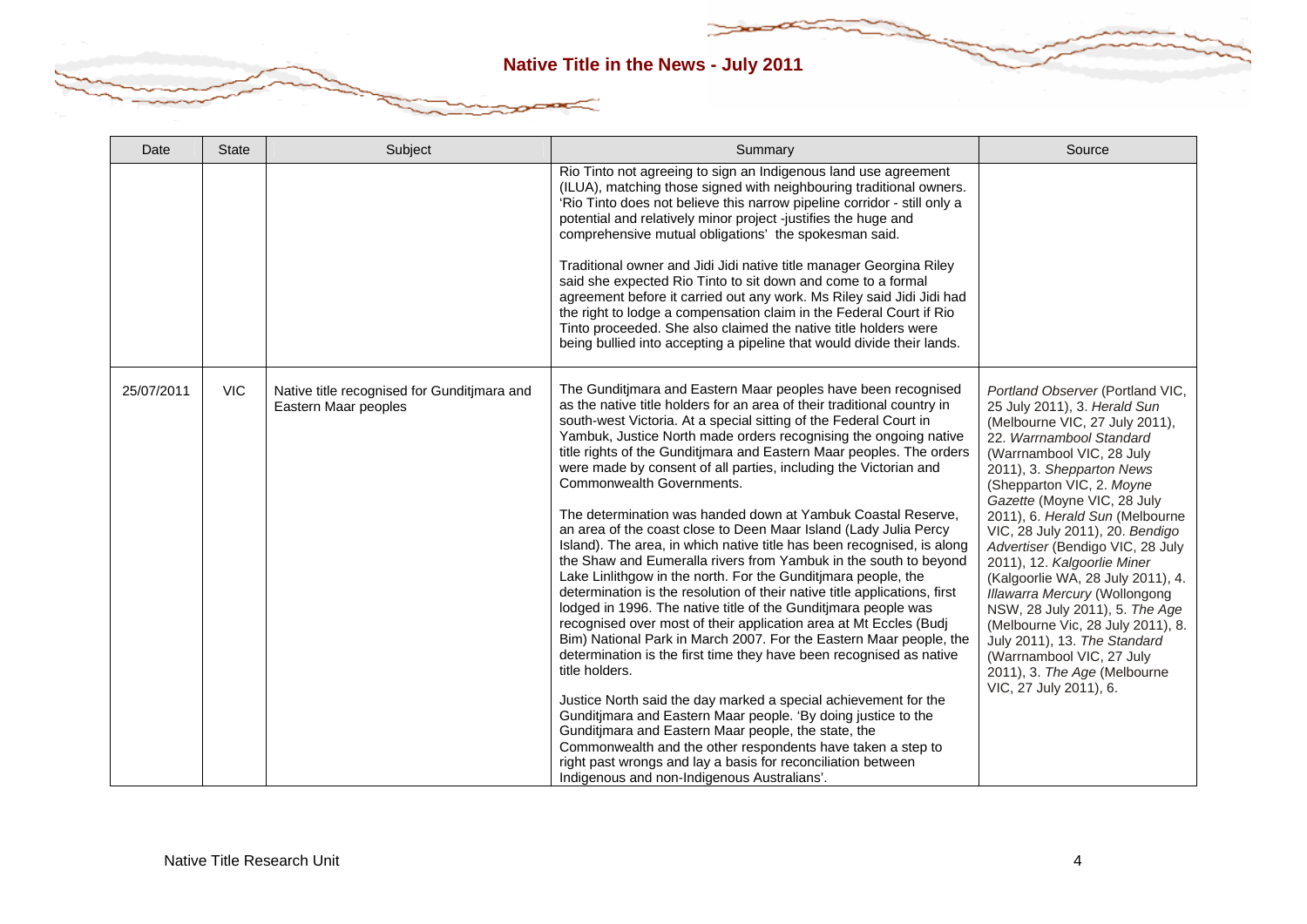| Date       | <b>State</b> | Subject                                                      | Summary                                                                                                                                                                                                                                                                                                                                                                                                                                                                                                                                                                                                                                                                                                                                                                                                                                                                                                                                                                                                                                                                                                                                                                                                                                                                                                 | Source                                                                                                                                                   |
|------------|--------------|--------------------------------------------------------------|---------------------------------------------------------------------------------------------------------------------------------------------------------------------------------------------------------------------------------------------------------------------------------------------------------------------------------------------------------------------------------------------------------------------------------------------------------------------------------------------------------------------------------------------------------------------------------------------------------------------------------------------------------------------------------------------------------------------------------------------------------------------------------------------------------------------------------------------------------------------------------------------------------------------------------------------------------------------------------------------------------------------------------------------------------------------------------------------------------------------------------------------------------------------------------------------------------------------------------------------------------------------------------------------------------|----------------------------------------------------------------------------------------------------------------------------------------------------------|
| 25/07/2011 | <b>NSW</b>   | Native title claim registered                                | The Yaegl people's second native title claim in the Clarence Valley,<br>covering 1400sqkm, has been registered with the National Native<br>Title Tribunal. The claim covers land from the Wooli River to Yamba<br>and also extends 3km out to sea. The claim was made by the Yaegl<br>Aboriginal Land Council. The rights given to the Yaegl people from a<br>successful native title claim will be negotiated as part of the native<br>title process, a spokeswoman for the National Native Title Tribunal<br>said.                                                                                                                                                                                                                                                                                                                                                                                                                                                                                                                                                                                                                                                                                                                                                                                    | Daily Examiner (Grafton NSW,<br>25 July 2011), 6. Advocate (Coffs<br>Harbour NSW, 25 July 2011), 8.<br>Coastal Views (Maclean NSW,<br>29 July 2011), 10. |
| 27/07/2011 | QLD          | <b>Western Cape Communities Trust</b><br>investment strategy | The Western Cape Communities Trust (WCCT) has developed an<br>investment strategy to ensure the long-term sustainability of mining<br>royalty revenues for the communities and traditional owners of the<br>western Cape York region of Queensland. The strategy outlines the<br>direction for the WCCT's royalty investments, which is projecting<br>substantial retained funds by 2022. The WCCT is a perpetual trust<br>and currently the largest of its kind in Australia. The WCCT is a<br>company 100 per cent owned and operated by the 11 traditional<br>owner groups of the Western Cape York region.<br>WCCT Executive Officer, Georgina Richters, said the investment<br>strategy, developed by traditional owner directors and associated<br>with existing mining agreements, is the first of its kind in Australia.<br>'Trust directors and members have worked diligently for three years<br>to ensure compliance in legal, tax and governance matters and now<br>this investment strategy provides long-term direction for the<br>management of Rio Tinto Alcan and Queensland Government<br>royalties for its shareholders,' Ms Richters said.<br>Click here to download the investment strategy:<br>http://www.westerncape.com.au/pdf/WCCT_Investment_Strategy_FI<br>NAL_FN-200511.pdf | North West Telegraph (South<br>Hedland WA, 27 July 2011), 10.                                                                                            |
| 27/07/2011 | QLD          | Juru people get rights over Cape Upstart                     | At a special sitting of the Federal Court in Bowen, Justice Rares<br>acknowledged that the Juru people have native title rights and<br>interests to more than 8500 hectares in Cape Upstart National Park.<br>In handing down the determination, Justice Rares said the Juru                                                                                                                                                                                                                                                                                                                                                                                                                                                                                                                                                                                                                                                                                                                                                                                                                                                                                                                                                                                                                            | Townsville Bulletin (Townsville,<br>27 July 2011), 14. Northern<br>Territory News (Darwin NT, 27<br>July 2011), 14. Gold Coast                           |